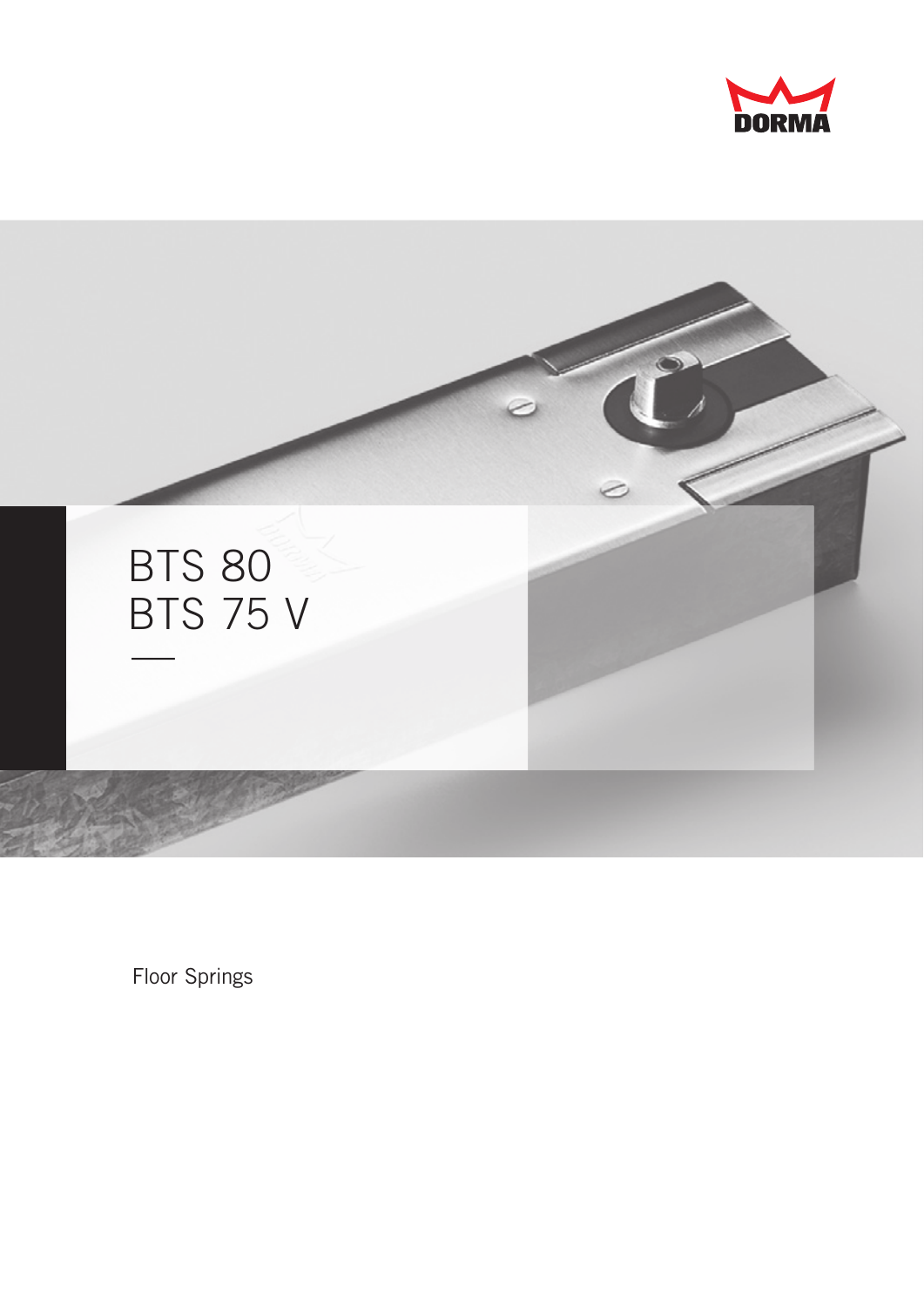## Universal application, individual functions and assured quality —

Whether standard, narrow or wide, whether LH, RH, or single or double action – BTS 80 and BTS 75 V door springs are designed for all types of door. A comprehensive program of accessories ensures that they can be used successfully with a wide variety of door constructions and floor coverings.

Thanks to a wide range of functions, which can be individually selected to suit different requirements, BTS 80 and BTS 75 V floor springs offer maximum reliability and quality.

Certified to ISO 9001.

| Data and features                          |                                    | <b>BTS 80</b> |     | <b>BTS 75 V</b> |     |  |  |
|--------------------------------------------|------------------------------------|---------------|-----|-----------------|-----|--|--|
| Spring strength (EN)                       | 3                                  | 4             | 6   | $1 - 4$         |     |  |  |
| Spring strength adjustment                 |                                    |               |     | Ω               |     |  |  |
| Standard and                               | 950 mm<br>$\overline{\phantom{a}}$ |               |     |                 |     |  |  |
| external doors <sup>1)</sup>               | $\leq 1100$ mm                     |               |     |                 |     |  |  |
|                                            | $\leq 1400$ mm                     |               |     |                 |     |  |  |
| For fire and smoke check doors             |                                    |               |     |                 |     |  |  |
| Max. leaf weight (kg)                      |                                    |               | 120 |                 |     |  |  |
| Non-handed, suitable                       |                                    |               |     |                 |     |  |  |
| for single and double action doors         |                                    |               |     |                 |     |  |  |
| Closing force variable by means            |                                    |               |     |                 |     |  |  |
| of adjustment screw                        |                                    |               |     |                 |     |  |  |
| Closing speed                              | $175^\circ - 0^\circ$              |               |     |                 |     |  |  |
| adjustable by valve                        | $175^{\circ} - 15^{\circ}$         |               |     |                 |     |  |  |
|                                            | $15^\circ - 0^\circ$               |               |     |                 |     |  |  |
| Backcheck, mechanical                      |                                    |               |     |                 |     |  |  |
| Delayed action adjustable by valve         |                                    |               |     |                 |     |  |  |
| (selectable alternative                    |                                    |               |     |                 |     |  |  |
| to the hold-open feature)                  |                                    |               |     |                 |     |  |  |
| Hold-open                                  | Adjustable                         |               |     |                 |     |  |  |
|                                            | Fixed 90°                          |               |     |                 |     |  |  |
|                                            | Fixed 105°                         |               |     |                 |     |  |  |
| Coverplate secured to                      | cement box                         |               |     |                 |     |  |  |
|                                            | floor spring                       |               | ●   |                 | ●   |  |  |
| Weight in kg                               |                                    |               | 7.1 |                 | 3.0 |  |  |
| Dimensions in mm                           | Length                             |               | 341 | 285             |     |  |  |
|                                            | Overall depth                      |               | 78  |                 | 82  |  |  |
|                                            | Height                             |               | 60  |                 | 50  |  |  |
| Floor spring tested to EN 1154             |                                    |               |     |                 |     |  |  |
| CE mark for building products              |                                    |               |     |                 |     |  |  |
| (products with factory-fitted hold-open do |                                    |               |     |                 |     |  |  |
| not carry a CE mark)                       |                                    |               |     |                 |     |  |  |

 $\bullet$  yes – no

1) For particularly heavy doors and doors which have to close against wind resistance, we recommend the DORMA BTS 80.

## **Plus points**

#### **For the trade**

- **.** Reduced stock requirements because of separate, interchangeable spindles.
- **.** Slim product range offering all key functions.

## **For the installer**

- **.** Suitable for installation with LH or RH single and double action doors.
- **.** Interchangeable spindles enable easy adaptation to structural conditions – even when retrofitted.

#### **For the architect/specifier**

- **.** Concealed installation for maximum visual elegance
- **.** All essential functions provided
- **.** Proven, robust design capable of withstanding leaf weights of up to 300 kg (BTS 80).

#### **For the user**

- **.** Constant, temperatureindependent closing cycle.
- **.** Highly efficient mechanism

| gives maximum user |  |
|--------------------|--|
| convenience.       |  |

| $\sim$<br>$\sim$ | $\sim$ |
|------------------|--------|
|------------------|--------|



## **BTS 75 V**



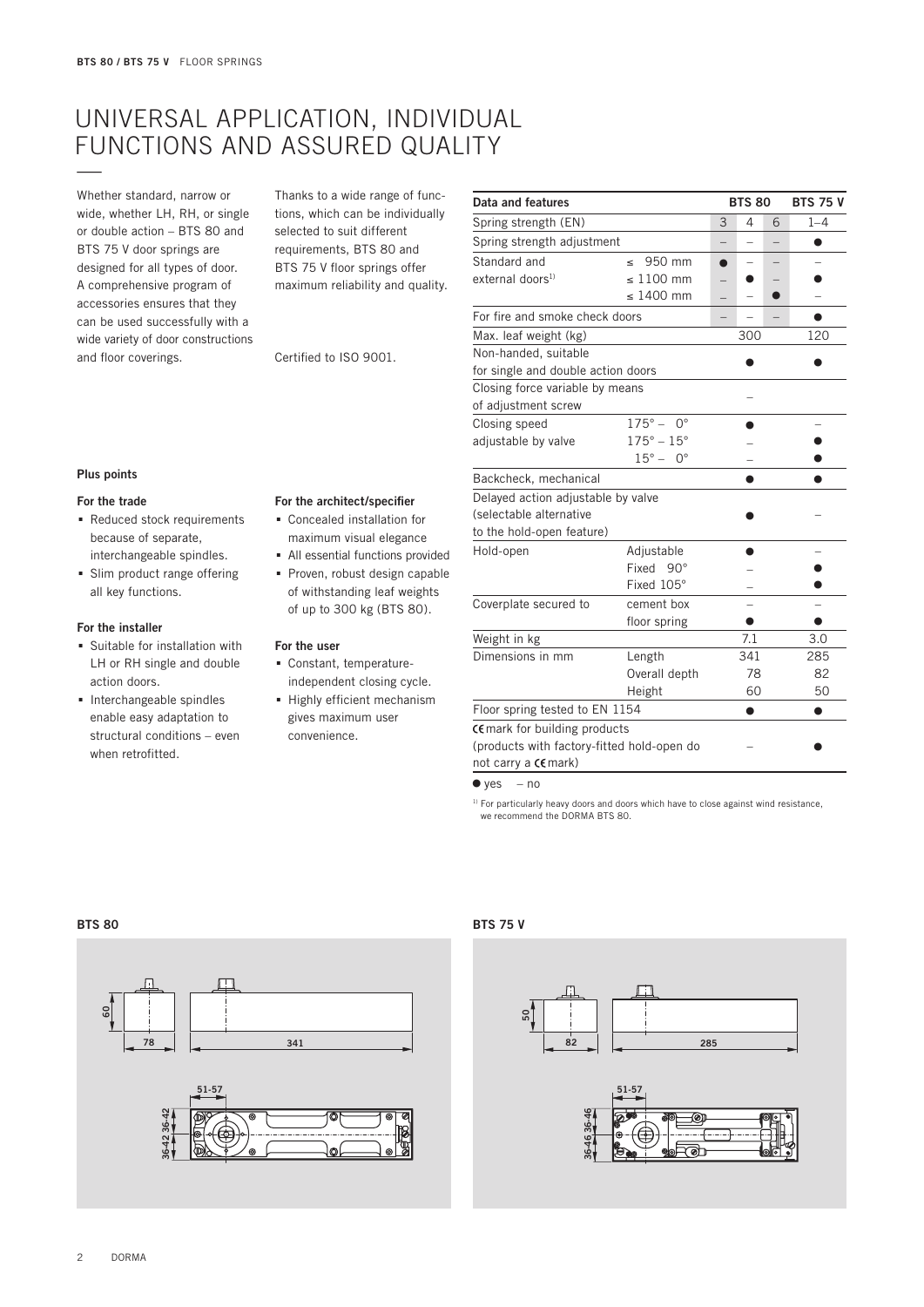## APPLICATION AND INSTALLATION



**Double action door Single action door**









Application for LH offset pivoted door



Application for RH offset pivoted door

## **ACCESSORIES**



## **XZ83Ø 25 Z**

Calculating the necessary length of spindle extension: Extension =  $X$  – Floor clearance (normally 8 mm) Collar height **Z** of the extended spindle inserts = Spindle extension length + 3 mm (collar height of the standard spindle insert)

## **Universal cover plate**

Adaptable to right or left hand single action applications by simply snapping off the appropriate pre-blanked corner sections. For double action doors, the corner sections remain in place.

The universal cover plate is available in stainless steel or satin brass (material thickness 1.5 mm).

## **Spindles**

A range of interchangeable spindles is available to provide greater floor clearance if required (e.g. doors with thresholds, carpeted floors etc).

Special spindles available on application: e.g. with flat face profile and 3° offset or square section; spindles for non-DORMA-specific accessories are also available.

### **DORMA 2300 sealing compound**

For filling cavities between the floor spring body and the cement box to protect against moisture penetration.

Information about other accessories such as **door straps and top centres** can be found in the "Accessories for DORMA BTS Floor Springs" leaflet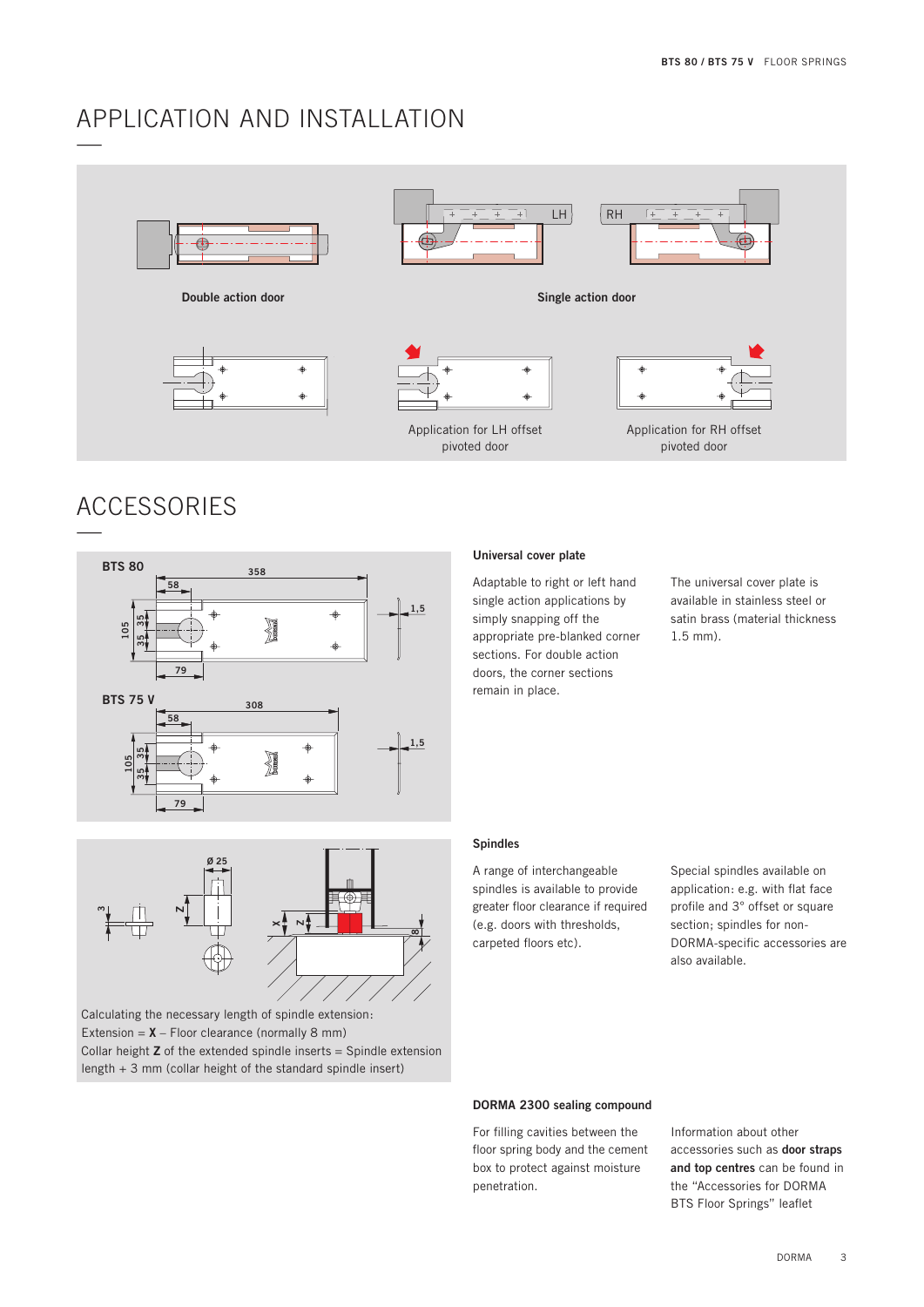## STANDARD EQUIPMENT AND ACCESSORIES

| <b>BTS 80</b><br><b>Floor spring</b> | <b>BTS 75 V</b><br><b>Floor spring</b>         | <b>Spindles</b> |                 |                                                                                                                 |             |             |             |              |             |             |             |             |             | <b>Sealing</b><br>compound, |                   |             |
|--------------------------------------|------------------------------------------------|-----------------|-----------------|-----------------------------------------------------------------------------------------------------------------|-------------|-------------|-------------|--------------|-------------|-------------|-------------|-------------|-------------|-----------------------------|-------------------|-------------|
|                                      |                                                | $\oplus$        |                 | ₩                                                                                                               |             |             |             |              |             |             |             |             |             |                             | 2300              |             |
|                                      |                                                | normal          | 5               | Extended spindle inserts (extension in mm)<br>12,5<br>20<br>30<br>7,5<br>10<br>15<br>25<br>28<br>35<br>40<br>45 |             |             |             |              |             |             | 50          | $0.5$ kg    |             |                             |                   |             |
|                                      |                                                | 15200401        | 5200402         | 45200403                                                                                                        | 45200404    | 45200419    | 45200405    | 45200406     | 45200407    | 45200414    | 45200408    | 45200409    | 45200410    | 45200411                    | $\sim$<br>4520041 | 45090086    |
|                                      | Including cement box and standard spindle      |                 |                 |                                                                                                                 |             |             |             |              |             |             |             |             |             |                             |                   |             |
| EN <sub>3</sub>                      | $EN$ 1-4                                       |                 |                 |                                                                                                                 |             |             |             |              |             |             |             |             |             |                             |                   |             |
| 80120000                             | 61701000                                       |                 | $\triangle$     | $\triangle$                                                                                                     | $\triangle$ | $\triangle$ | $\triangle$ | $\triangle$  | $\triangle$ | $\triangle$ | $\triangle$ | $\triangle$ | $\triangle$ | $\triangle$                 | $\triangle$       | $\triangle$ |
| EN <sub>4</sub><br>80110000          | $EN$ 1-4 with<br>hold-open at 90°<br>61701200  |                 | $\triangle$     | $\triangle$                                                                                                     | Δ           | $\triangle$ | Δ           | $\triangle$  | Δ           | $\triangle$ | $\triangle$ | $\triangle$ | Δ           | $\triangle$                 | Δ                 | $\triangle$ |
| EN <sub>6</sub><br>80130000          | $EN$ 1-4 with<br>hold-open at 105°<br>61701300 |                 | Δ               | Δ                                                                                                               | Δ           | $\triangle$ | Δ           | Δ            | Δ           | $\triangle$ | Δ           | $\triangle$ | Δ           | $\triangle$                 | Δ                 | Δ           |
| Including cement box without spindle |                                                |                 |                 |                                                                                                                 |             |             |             |              |             |             |             |             |             |                             |                   |             |
| EN <sub>3</sub>                      | $EN$ 1-4                                       | $\triangle$     | $\triangle$     | $\triangle$                                                                                                     | $\triangle$ | $\triangle$ | $\triangle$ | $\triangle$  | $\triangle$ | $\triangle$ | $\triangle$ | $\triangle$ | $\triangle$ | $\triangle$                 | $\triangle$       | $\triangle$ |
| 80120001                             | 61701001                                       |                 |                 |                                                                                                                 |             |             |             |              |             |             |             |             |             |                             |                   |             |
| EN <sub>4</sub><br>80110001          | $EN$ 1-4 with<br>hold-open at 90°<br>61701201  | $\triangle$     | $\triangle$     | $\triangle$                                                                                                     | Δ           | $\triangle$ | Δ           | $\triangle$  | $\triangle$ | $\triangle$ | $\triangle$ | $\triangle$ | $\triangle$ | $\triangle$                 | $\triangle$       | $\triangle$ |
| EN <sub>6</sub>                      | $EN$ 1-4 with                                  |                 |                 |                                                                                                                 |             |             |             |              |             |             |             |             |             |                             |                   |             |
| 80130001                             | hold-open at 105°<br>61701301                  | $\triangle$     | $\triangle$     | Δ                                                                                                               | Δ           | $\triangle$ | Δ           | $\triangle$  | $\triangle$ | $\triangle$ | $\triangle$ | $\triangle$ | Δ           | $\triangle$                 | $\triangle$       | $\triangle$ |
| Universal cover plate                |                                                |                 |                 |                                                                                                                 |             |             |             |              |             |             |             |             |             |                             |                   |             |
| 46700000                             | 46700059                                       |                 | Stainless steel |                                                                                                                 |             |             |             | ⇔<br>.<br>Se |             |             |             |             |             |                             |                   |             |
| 46700100                             | 46700159                                       |                 | Satin brass     |                                                                                                                 | $\triangle$ |             |             |              |             |             |             |             |             |                             |                   |             |

 $\bullet$  Floor spring with spindle  $\triangle$  Accessories

# SPECIFICATION TEXT

### **BTS 80**

Universal non-handed floor spring conforming to DIN EN 1154 for single and double action doors up to max. 300 kg leaf weight. With adjustable closing speed and closing action from approx. 175°, with hydraulically fully controlled closing cycle and backcheck. With integral pressure compensation feature for temperature-independent hold-open between 75° and 175° (removable). With adjustable hold-open start point and delayed action (end of delayed action range adjustable between 75° and 105°). Including cement box.

## **Size**  $\Box$  EN 3  $\Box$  FN 4  $\Box$  EN 6

### **Accessories**

- $\square$  Spindle
	- $\Box$  standard  $\square$  ... mm extension
	- $\square$  special model ...
- $\Box$  Universal cover plate
	- (1.5 mm thick)  $\Box$  stainless steel
	- $\Box$  satin brass
	-
- $\Box$  Sealing compound

**Make** DORMA BTS 80

## **BTS 75 V**

Universal floor spring conforming to DIN EN 1154, non-handed unit suitable for LH and RH single and double action doors up to 120 kg leaf weight, with adjustable spring strength (size EN  $1 - 4$ ) and closing speed, with closing action operational from approx. 175°. Featuring hydraulically fully controlled closing cycle and backcheck. Including cement box.

## **Models**

- $\Box$  With spindle
- $\Box$  Without spindle
- $\Box$  Fixed hold-open at 90°
- $\Box$  Fixed hold-open at 105°

## **Accessories**

- $\square$  Spindle  $\Box$  standard
	- $\square$  ... mm extension
	- $\Box$  special model ...
	-
- $\Box$  Universal cover plate (1.5 mm thick)  $\square$  stainless steel
- $\Box$  satin brass
- $\Box$  Sealing compound

**Make** DORMA BTS 75 V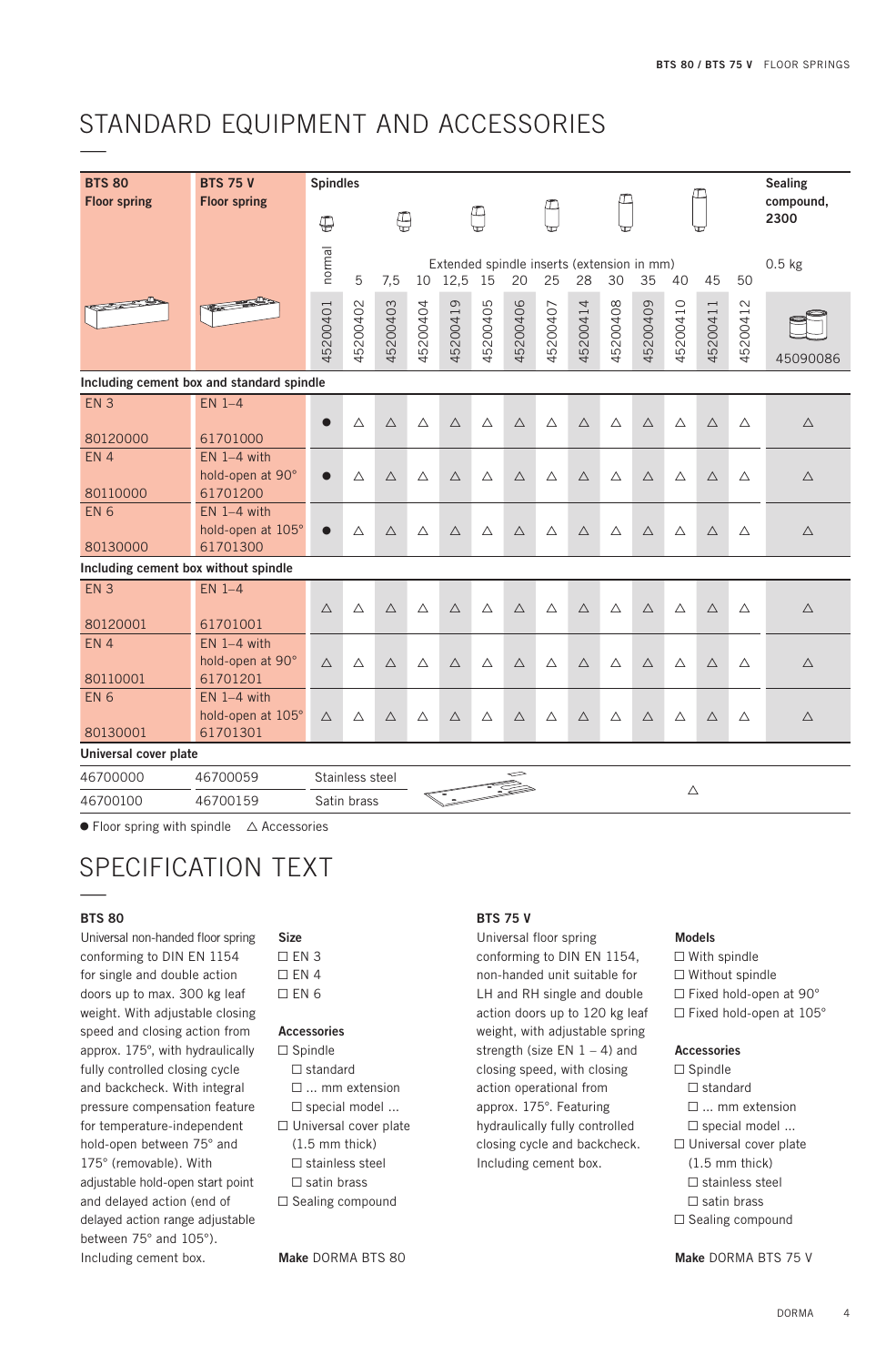## STANDARD AND OPTIONAL FUNCTIONS

#### **BTS 80**





## **BTS 75 V**



- **1** Adjustable closing speed
- **2** Hold-open range or delayed action range
- **3** Adjustment range point at which hold-open begins, or end of delayed action range (approx. 75° to 105°).
- **4** Mechanical backcheck (from approx. 80°)

#### **Hydraulic hold-open**

The integrated hold-open function allows the door to be held open at any angle between 75° and 175°. The angle at which the hold-open function begins can be adjusted in the range of 75° to 105°.

### **Backcheck**

The integrated mechanical backcheck function protects the wall and door from damage caused by excessively vigorous opening.

- **1** Adjustable closing speed
- in the range  $175^\circ 15^\circ$ .
- **2** Adjustable closing speed in the range  $15^{\circ} - 0^{\circ}$ .

## **Closing speed**

With two independently adjustable closing ranges  $(175^{\circ} - 15^{\circ}$  and  $15^{\circ} - 0^{\circ})$ the DORMA BTS 75 V is ideally adaptable to different structural conditions.

#### **Backcheck**

The integrated mechanical backcheck function protects the wall and door from damage caused by excessively vigorous opening.

#### **Delayed action**

The delayed action function slows the door closing speed, thereby allowing disabled persons, mothers with pushchairs, staff with trolleys or hospital gurneys etc. to pass through the door without problem.

- **3** Mechanical backcheck (from approx. 70°).
- **4** Fixed hold-open at 90° or 105° (option).
- **5** Adjustable spring strength (EN 1–4).

#### **Fixed hold-open (option)**

With the fixed hold-open function the door can be held open at an angle of 90° or 105°, depending on model.

**Not suitable for use on Fire doors.**

certifire

The DORMA BTS 75 V is CERTIFIRE approved (Certificate No. 127) for door types ITT 60 and IMM, IMN 240.